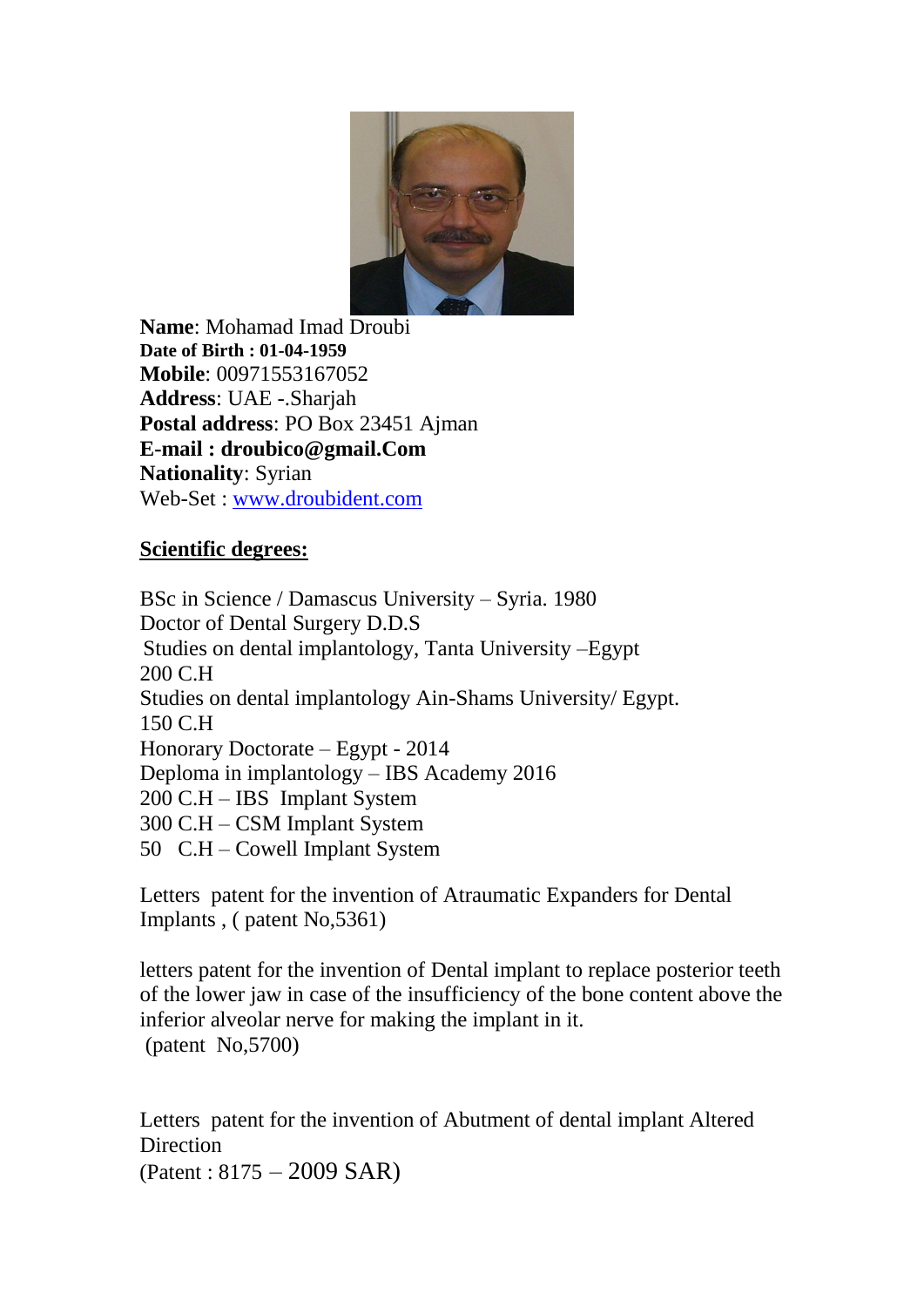# **Current Post:**

Implantologist in private Dental Centre in Homs – Syria Lecture in implant courses in Syria and other countries . Qualified lecture, Supervisor and Control for CSM implant System Qualified lecture, Supervisor and Control for IBS implant System Qualified lecture, Supervisor and Control for Chaorum implant System

### **Work experience:**

Lecturer in implant courses in Ain- shams University / Egypt Lecturer in implant courses in Tanta University / Egypt Lecturer in implant courses in Omas Centre Khartoum / Sudan Lecturer in implant courses in Academy Centre, Sana'a / Yemen Lecturer in implant courses in Free Nouakchott University /Mauritania Lecturer in implant courses in Morocco by Ortho-Rama. Lecturer in implant courses in Tunisia Lecturer in implant courses in private Dental Centres in Gulf Area Lecturer in implant courses in Algeria ,Albania, Turkey ,Iraq ,Lebanon ,Jordan India ,Malaysia, Ukraine ,Armenia, South Korea, Russia .Gulf countries

### **Awards Received**

- **1-The first place and Gold medal, for Invention and Creativity Khartoum 10-12Nov 2007** dental expander for dental implants insert
- **2- The second place in The professional group in Made in Arab World Cairo 3-4 Nov 2007 -** dental expander for dental implants insert
- **3- TheFirst place and golden medal in Middle East Invents Kuwait 2009** dental expander for dental implants insert
- **4- The third place in Arab world of The Arab Technology Business Plan Competition Fez –Morocco 28 Oct2008**
- **5- The second place and Silver medal in Middle East Invents Kuwait 13 Nov 2008: Future Implant Mesh to replace extended bone Loss**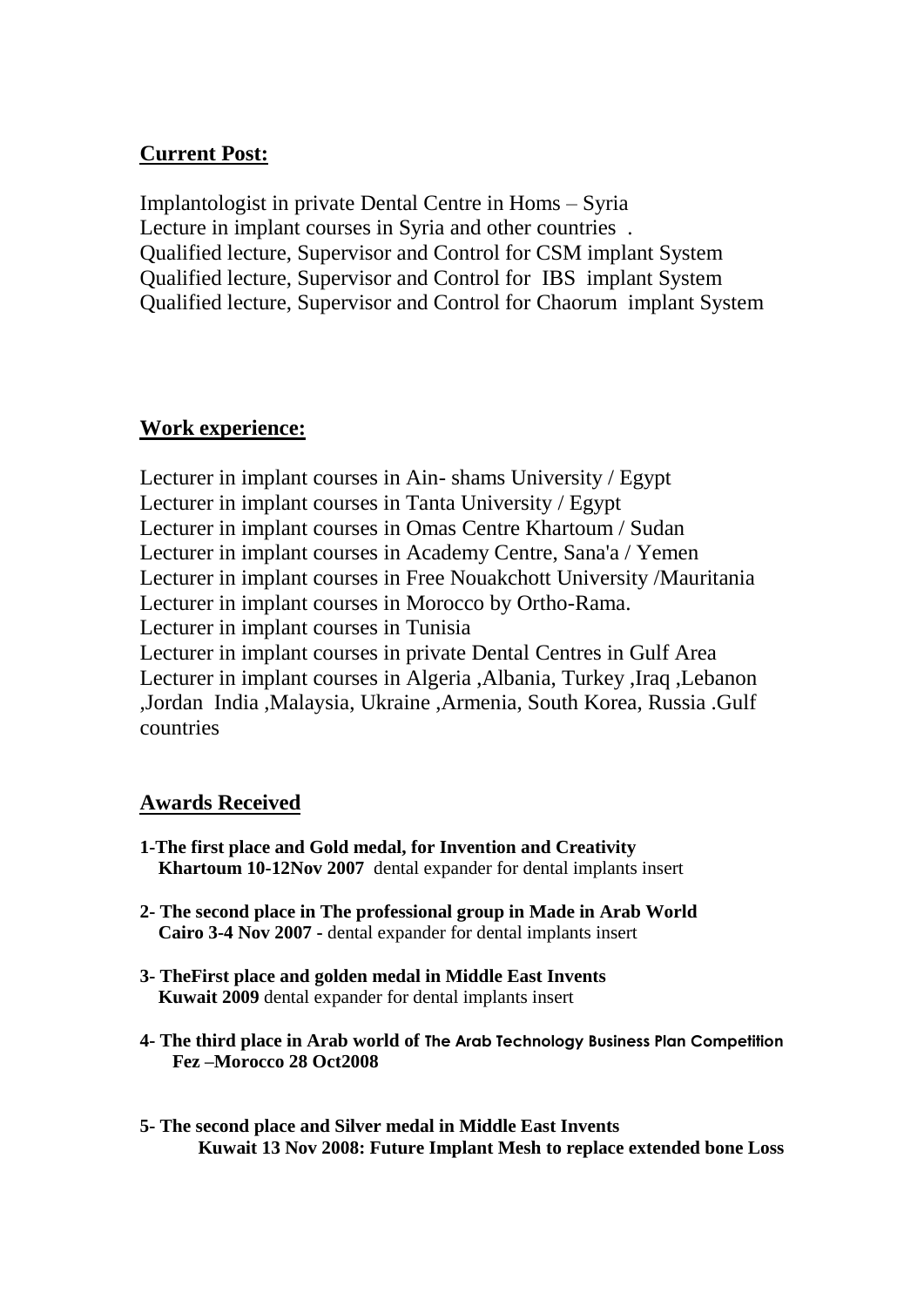**7- the Golden medal in Seoul Invention International Fair 2008- South Korea ..**

**8- Special prize of Korean Federation of small and medium business 2008**

**9- IFIA Golden Medal in Al Basel Fair Damascus 2009**

**10- Iranian Award for the best invention in Al Basel Fair Damascus 2009**

**11- The Golden medal in Al Basel fair 2009-2011**

**12- The Golden medal in Geneva Fair of World inventions 2010**

- **13 – Golden Medal - from Wipo 2011.**
- **14- Golden Medals from SIIF 2011..South Korea**
- **15- Golden Medals from SIIF -2012..south korea**
- **16- Golden Medals from SIIF 2013..South Korea**
- **17- Golden Medals from SIIF 2014..South Korea**
- **18- Golden Medals from SIIF 2015..South Korea**
- **19- Golden Medals from SIIF 2016..South Korea**
- **20- Budapest Golden Medal 2009.**
- **21- Germany Award 2015 - 2016**
- **22- ARCA Award 2009 – Croatia**
- **23- Taiwan Award 2015**
- **24 – Thailand Award 2015-2016**
- **25 - Polish aword 2014-2016 - 2017**
- **26- USA aword 2016**
- **27- Cup of Phitnam 2016**
- **28- Cup of Malaysia 2016**
- **29 – Golden medal from INDIA (IIA2017 )**
- **30- Golden medal from INDONESIA (2017)**
- **31 Golden medal from LEBANON 2017**
- **32- ARCA Aword ( CROATION) 2017**
- **33- Golden medal from CAI (CHINA 2017)**
- **34- 2 Golden medal from INST – Taiwan**
- **35 – Bulgarian Aword 2017**
- **36- Golden medal SIIF 2017- Korea**
- **37- Golden medal – HAG 2017- Germany**
- 38- **TheFirst place and golden medal in Middle East Invents Kuwait 2018**

#### **Courses attended:**

Paragon implant system course - USA Bran mark implant system course – Sweden Friedent implant system course - Germany CSM implant system course – Korea IBS implants System courses – korea Inno implants System courses – korea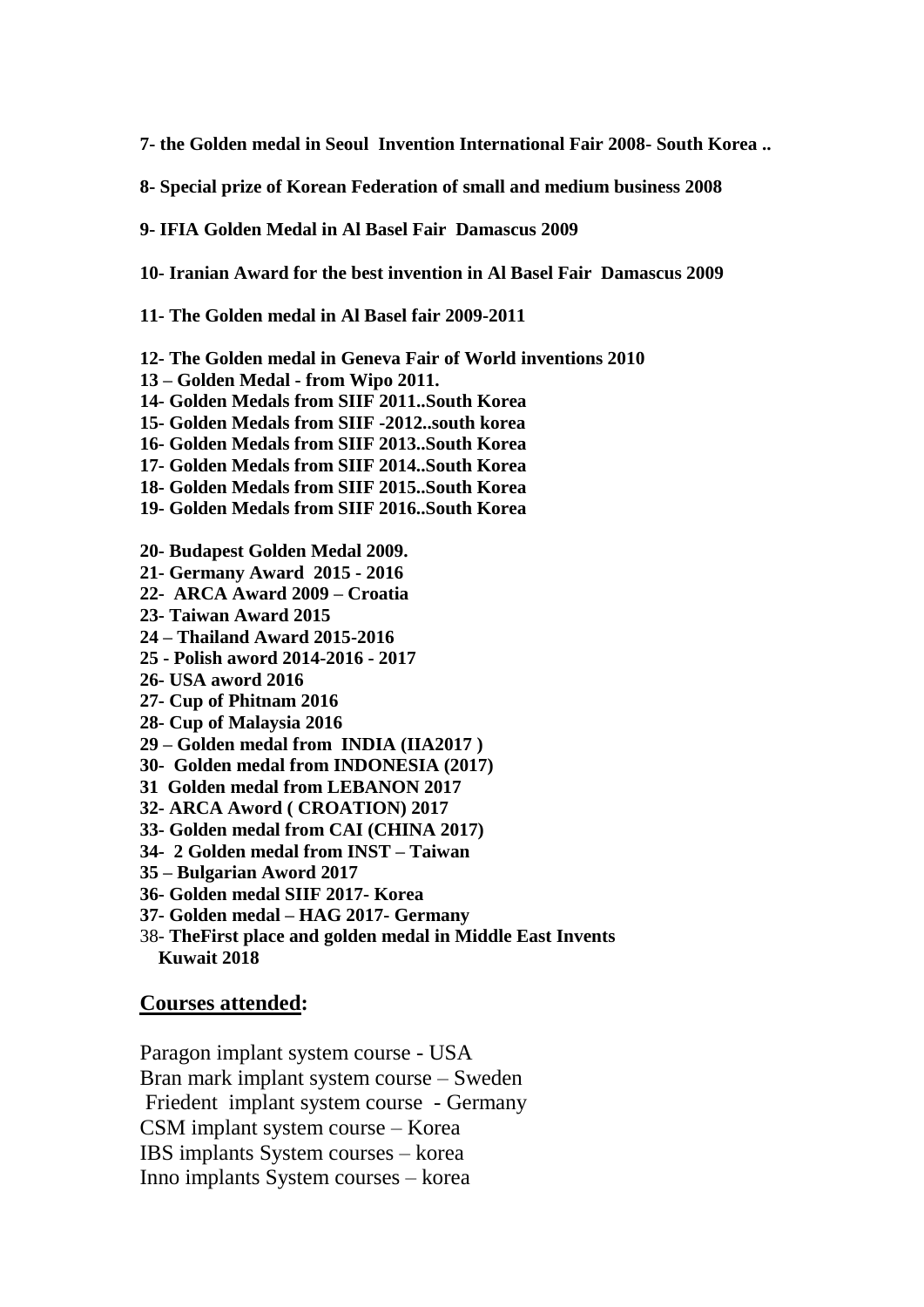SIP implant system course – Sweden Zygomatic Implant Course – Nobel care – Sweden Zygomatic Implant Course – Dentoflex – Brazil Chaourm Implant system course – Medimecca - Korea

------------------------------------------------

Links About Dr Mohamad Imad Droubi:

Google – You tube

https://ar.wikipedia.org/wiki/%D9%85%D8%AD%D9%85%D8%AF\_% D8%B9%D9%85%D8%A7%D8%AF\_%D8%A7%D9%84%D8%AF%D 8%B1%D9%88%D8%A8%D9%8A

[https://arabic.sputniknews.com/science/201712081028242530-](https://arabic.sputniknews.com/science/201712081028242530-%D8%B9%D9%85%D8%A7%D8%AF-%D8%A7%D9%84%D8%AF%D8%B1%D9%88%D8%A8%D9%8A-%D8%B2%D8%B1%D8%A7%D8%B9%D8%A9-%D8%A7%D9%84%D8%A3%D8%B3%D9%86%D8%A7%D9%86) [%D8%B9%D9%85%D8%A7%D8%AF-](https://arabic.sputniknews.com/science/201712081028242530-%D8%B9%D9%85%D8%A7%D8%AF-%D8%A7%D9%84%D8%AF%D8%B1%D9%88%D8%A8%D9%8A-%D8%B2%D8%B1%D8%A7%D8%B9%D8%A9-%D8%A7%D9%84%D8%A3%D8%B3%D9%86%D8%A7%D9%86) [%D8%A7%D9%84%D8%AF%D8%B1%D9%88%D8%A8%D9%8A-](https://arabic.sputniknews.com/science/201712081028242530-%D8%B9%D9%85%D8%A7%D8%AF-%D8%A7%D9%84%D8%AF%D8%B1%D9%88%D8%A8%D9%8A-%D8%B2%D8%B1%D8%A7%D8%B9%D8%A9-%D8%A7%D9%84%D8%A3%D8%B3%D9%86%D8%A7%D9%86) [%D8%B2%D8%B1%D8%A7%D8%B9%D8%A9-](https://arabic.sputniknews.com/science/201712081028242530-%D8%B9%D9%85%D8%A7%D8%AF-%D8%A7%D9%84%D8%AF%D8%B1%D9%88%D8%A8%D9%8A-%D8%B2%D8%B1%D8%A7%D8%B9%D8%A9-%D8%A7%D9%84%D8%A3%D8%B3%D9%86%D8%A7%D9%86) [%D8%A7%D9%84%D8%A3%D8%B3%D9%86%D8%A7%D9%86](https://arabic.sputniknews.com/science/201712081028242530-%D8%B9%D9%85%D8%A7%D8%AF-%D8%A7%D9%84%D8%AF%D8%B1%D9%88%D8%A8%D9%8A-%D8%B2%D8%B1%D8%A7%D8%B9%D8%A9-%D8%A7%D9%84%D8%A3%D8%B3%D9%86%D8%A7%D9%86) /

[www.youtube.com](http://www.youtube.com/)

<https://www.youtube.com/watch?v=3oemHyrbWSY>

# TURKISH TV -2

https://www.youtube.com/watch?v=3oemHyrbWSY&feature=share

زراعه الأسنان بطريقة نظام الدروبي بدون جراحه

TRT ARABIA – TURKISH TV -1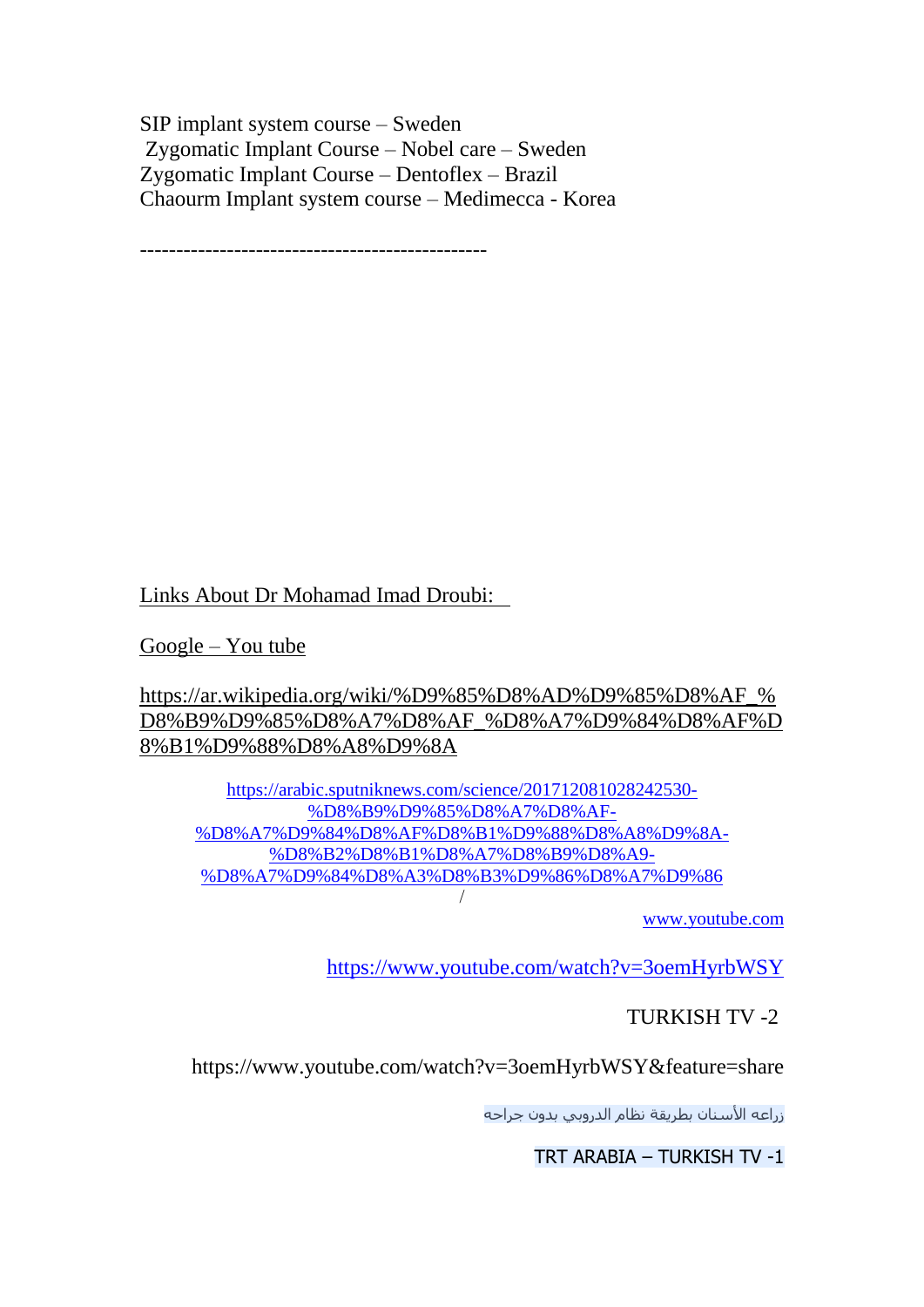<https://www.youtube.com/channel/UCUwhiTiqIOmpStofwW-HEvw/videos>

http://sana.sy/?p=304834

[v=CnEOGVxEHZs?https://www.youtube.com/watch](https://www.youtube.com/watch?v=CnEOGVxEHZs)

[www.youtube.com/watch?v=YSddDSDOGEs](http://www.youtube.com/watch?v=YSddDSDOGEs) [www.youtube.com/watch?v=T-gwxRLcfuI](http://www.youtube.com/watch?v=T-gwxRLcfuI)

<http://www.alwatan.sy/dindex.php?idn=93105>

http://www.dp-news.com/pages/detail.aspx?l=1&articleId=50000 <http://www.alwatan.sy/dindex.php?idn=65075>

<http://www.barasy.com/index.php?name=News&op=article&sid=4051> <http://www.mezansy.com/faan/article99.html> <http://www.alboraq-holding.com/documents/71.html> [http://www.esyria.sy/ehoms/index.php?p=stories&category=face&filename=2009022214050](http://www.esyria.sy/ehoms/index.php?p=stories&category=face&filename=200902221405012) [12](http://www.esyria.sy/ehoms/index.php?p=stories&category=face&filename=200902221405012)

<http://alkarameh.com/forum/showthread.php?t=41097>

[http://www.mawhopon.net/ver\\_ar/news.php?news\\_id=4294](http://www.mawhopon.net/ver_ar/news.php?news_id=4294)

<http://www.arab-eng.org/vb/t131076.html> <http://www.elkawader-dz.com/home/modules.php?name=News&file=article&sid=276> <http://www.alwatan.sy/dindex.php?idn=65075>

> [http://syria-news.com/readnews.php?sy\\_seq=123943](http://syria-news.com/readnews.php?sy_seq=123943) [http://syria-news.com/readnews.php?sy\\_seq=123943](http://syria-news.com/readnews.php?sy_seq=123943)

عملية الموسعات في زراعة االسنان [http://www.youtube.com/watch?v=HHRcZDDJqI4&feature=email&email=comment](http://www.youtube.com/watch?v=HHRcZDDJqI4&feature=email&email=comment_received) [\\_received](http://www.youtube.com/watch?v=HHRcZDDJqI4&feature=email&email=comment_received)

> : Tunis TV <https://www.youtube.com/watch?v=T-gwxRLcfuI>

> > NHAR TV - Algeria

<https://www.youtube.com/watch?v=YSddDSDOGEs>

YEMEN TV <http://www.youtube.com/watch?v=HzmhuqxF3LI>

: Algeria TV

[https://www.youtube.com/watch?v=nFS-nS7O\\_Bc](https://www.youtube.com/watch?v=nFS-nS7O_Bc)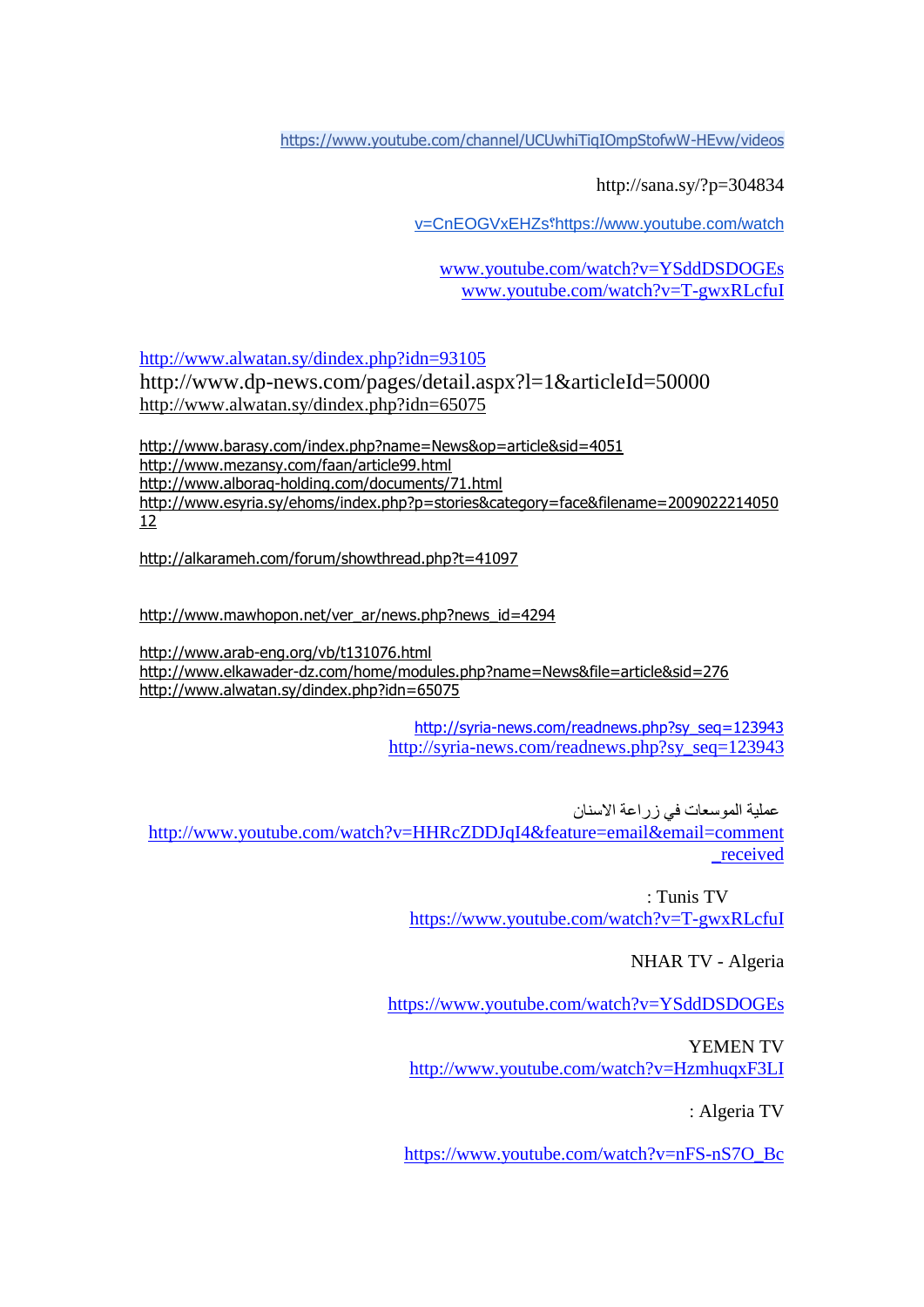DUNIA TV <http://www.youtube.com/watch?v=B0V8uRkE7MQ>

SYRIAN TV -1 <https://www.youtube.com/watch?v=UIjyMDXwBYc>

:SYRIAN TV -2

<https://www.youtube.com/watch?v=W72K5GrvSF4>

EGYPT TV <https://www.youtube.com/watch?v=iiuEtak9A-E>

: GENIUS EUROPE CUP <https://www.youtube.com/watch?v=mbCYS6DTGpA>

Brazil <http://www.youtube.com/watch?v=eCB5FViGZFE>

> Algeria TV https://voutu.be/NNBLRALcVgE

[https://www.facebook.com/hashtag/%D9%85%D8%AE%D8%AA%D8%B1%D8%B](https://www.facebook.com/hashtag/%D9%85%D8%AE%D8%AA%D8%B1%D8%B9%D9%88%D9%86?source=feed_text&story_id=962454480534331) [9%D9%88%D9%86?source=feed\\_text&story\\_id=962454480534331](https://www.facebook.com/hashtag/%D9%85%D8%AE%D8%AA%D8%B1%D8%B9%D9%88%D9%86?source=feed_text&story_id=962454480534331)

http://www.dp-news.com/pages/detail.aspx?l=1&articleId=50000 <http://www.alwatan.sy/dindex.php?idn=65075>

<http://www.barasy.com/index.php?name=News&op=article&sid=4051> <http://www.mezansy.com/faan/article99.html> <http://www.alboraq-holding.com/documents/71.html> [http://www.esyria.sy/ehoms/index.php?p=stories&category=face&filename=2009022214050](http://www.esyria.sy/ehoms/index.php?p=stories&category=face&filename=200902221405012) [12](http://www.esyria.sy/ehoms/index.php?p=stories&category=face&filename=200902221405012)

<http://alkarameh.com/forum/showthread.php?t=41097>

[http://www.mawhopon.net/ver\\_ar/news.php?news\\_id=4294](http://www.mawhopon.net/ver_ar/news.php?news_id=4294)

<http://www.arab-eng.org/vb/t131076.html> <http://www.elkawader-dz.com/home/modules.php?name=News&file=article&sid=276> <http://www.alwatan.sy/dindex.php?idn=65075>

https://ar.wikipedia.org/wiki/%D9%85%D8%AD%D9%85%D8%AF\_%D8%B9%D9%85%D8 %A7%D8%AF\_%D8%A7%D9%84%D8%AF%D8%B1%D9%88%D8%A8%D9%8A